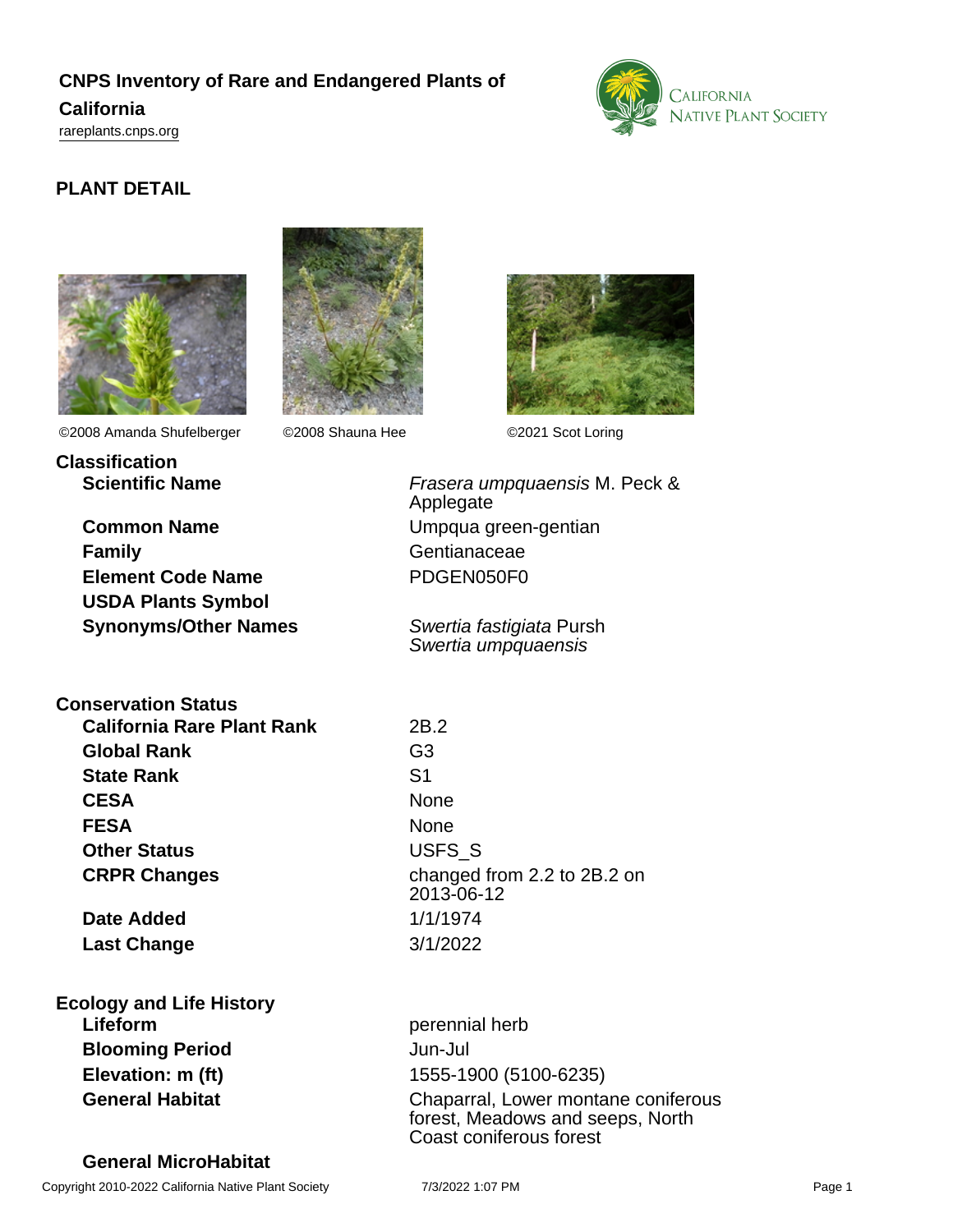### **Element Occurrence Data from California Natural Diversity Database**

| uuu 1 61 1 0 6<br>— сис н        |   |
|----------------------------------|---|
| <b>Total Element Occurrences</b> | 6 |
| <b>Element Occurrence Ranks</b>  |   |
| Excellent (A)                    | 0 |
| Good (B)                         | 5 |
| Fair (C)                         | 1 |
| Poor (D)                         | 0 |
| None $(X)$                       | 0 |
| Unknown (U)                      | ∩ |
| <b>Occurrence Status</b>         |   |
| Historical, $> 20$ years         | 3 |
| Recent, $<$ 20 years             | 3 |
| <b>Presence</b>                  |   |
| <b>Presumed Extant</b>           | 6 |
| <b>Possibly Extirpated</b>       | ∩ |
| <b>Presumed Extirpated</b>       |   |
|                                  |   |

#### **Location**

| <b>CA Endemic</b>                            | N٥ |
|----------------------------------------------|----|
| <b>Counties</b>                              |    |
| Trinity (TRI)                                |    |
| <b>States</b>                                |    |
| California (CA), Oregon (OR)                 |    |
| Quads                                        |    |
| Forest Glen (4012333), Smoky Creek (4012332) |    |

#### **Notes**

Definitions of codes preceding a county and/or quad:

\* Presumed extirpated

(\*) Possibly extirpated

Species may be present in other areas where conditions are favorable. These data should NOT be substituted for pre-project review or for on-site surveys.

# **General Notes**

## **Distribution**

#### **Threats**

Possibly threatened by trampling and fire.

## **Taxonomy**